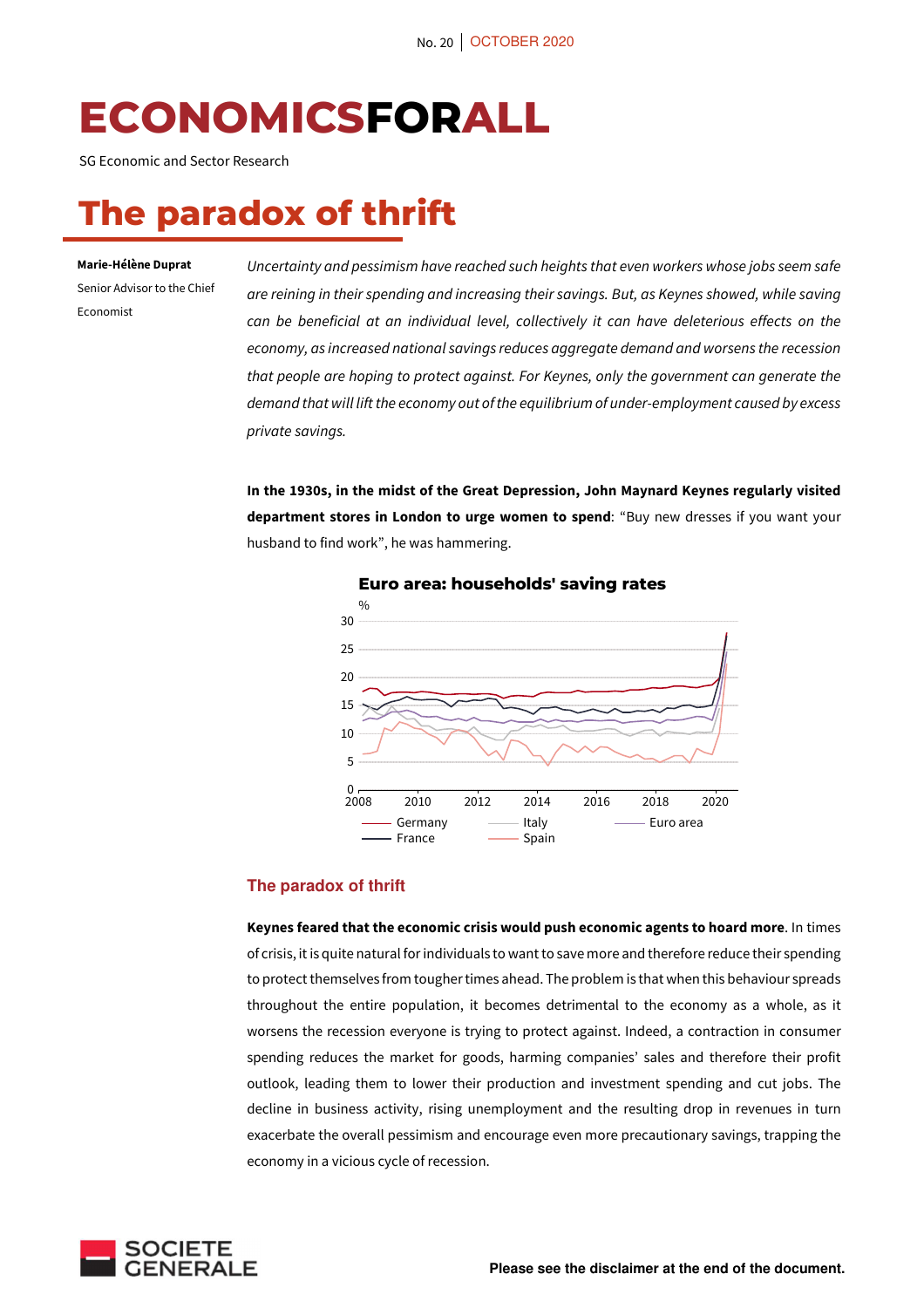**Hence what Keynes called the "paradox of thrift"**: when everyone tries to increase saving simultaneously, then aggregate demand falls, which depresses the economy leading eventually to a flattening or diminishing of the total savings rate because of lower output.

#### **It's up to the government to spend more**

**For Keynes, only the government can generate the demand that will pull the economy out of the recessionary dynamic caused by excess private savings.** The government should increase its deficit, particularly through public spending—for example by investing in infrastructure and education—in order to absorb excess private savings and create a positive demand shock. The public deficit will generate additional output, proportionally by a factor of k (the fiscal multiplier). This increase in output will push up revenues, thereby boosting consumption and aggregate demand. With three limits, however, related to savings, imports and taxes (the additional revenue is never fully spent on goods produced in the country), which define the size of k.

**The effectiveness of fiscal stimulus was soon called into question, first by "neoclassical" economists, then by "new classical" economists**. In this regard, a turning point was the 1974 publication by Robert Barro formalising the Ricardian equivalence, according to which economic agents have rational expectations. As such, the public will expect the higher budget deficit to lead to future tax increases, and will therefore, to prepare for these eventualities, increase their savings, thereby counteracting the effect of the government stimulus $^{1}$ .

#### **Fiscal policy has now widely returned to centre stage**

**As Robert Lucas told a journalist from The Times on 28 October 2008, "I guess everyone is a Keynesian in the foxhole"**. In a remarkable move, in March 2020, the European Union suspended the Stability and Growth Pact and with it the fiscal discipline imposed on euro zone member states. Euro zone governments can now pump as much money into their economy as needed to ward off recession since they are no longer required to keep their public deficit within 3% of GDP and public debt below 60% of GDP.

In a liquidity trap (where excess savings coexist with central bank interest rates at zero)<sup>2</sup>, fiscal **policy is most effective**. Since the 2008 financial crisis, several studies have sought to measure the impact of fiscal stimulus on activity when the nominal interest rate reaches its zero-lower bound. These studies show that in such circumstances, fiscal multipliers are high, well above one (i.e. GDP rises by more than the increase in public spending), partly because public investment does not crowd out private investment.

<sup>&</sup>lt;sup>2</sup> See MH Duprat (2020), "The Global Liquidity Trap", *Economics For All*, Société Générale, February.



<sup>&</sup>lt;sup>1</sup> Robert J. Barro (1974), Are Government Bonds Net Wealth? Journal of Political Economy, November.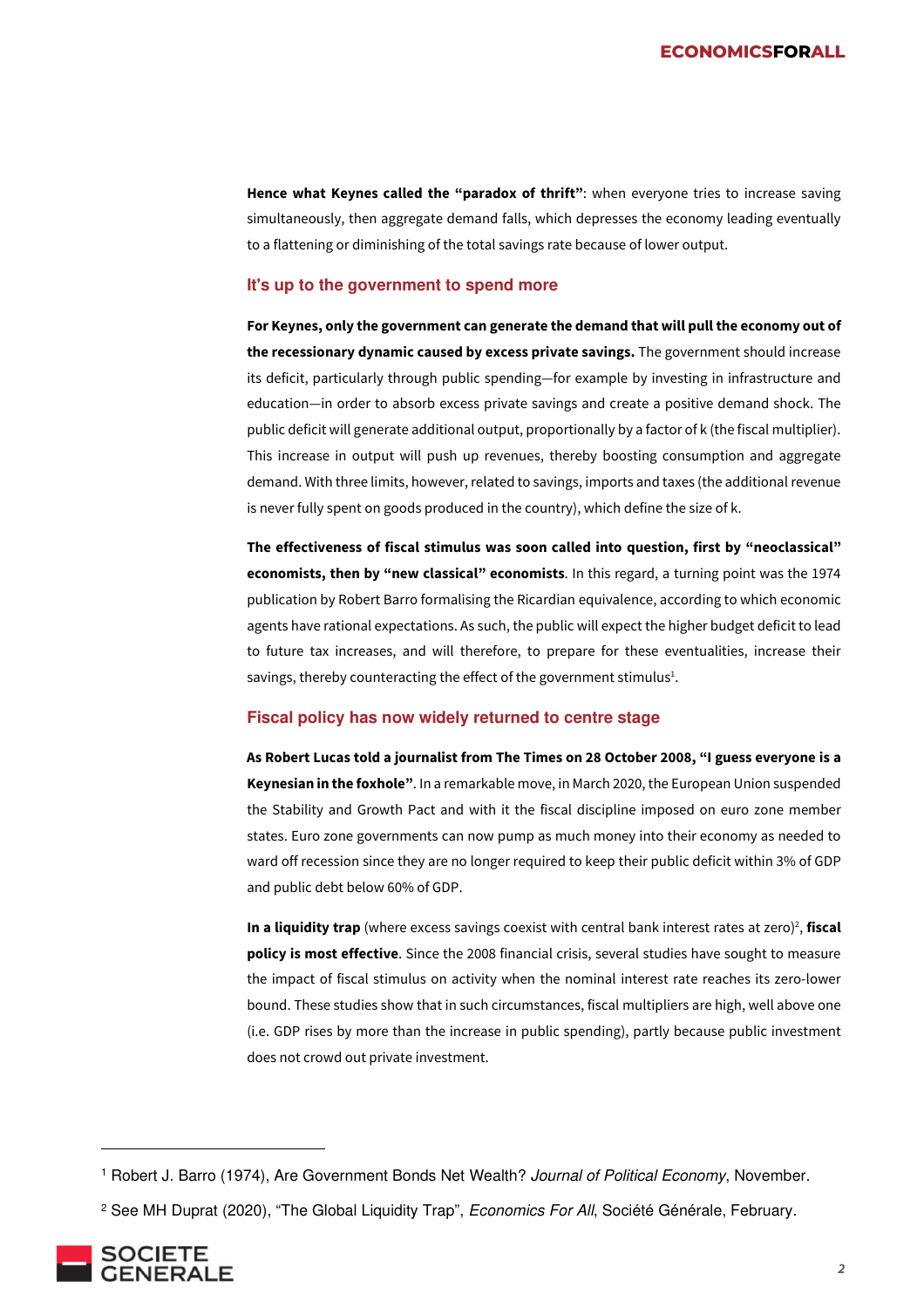### **Contacts**

**Michala Marcussen**  Group Chief Economist +33 1 42 13 00 34 michala.marcussen@socgen.com

**Olivier de Boysson**  Chief Economist Emerging Countries +33 1 42 14 41 46 olivier.de-boysson@socgen.com

**Marie-Hélène Duprat**  Advisor to the Chief Economist +33 1 42 14 16 04 marie-helene.duprat@socgen.com

**Ariel Emirian**  Macroeconomic Analyst +33 1 42 13 08 49 ariel.emirian@socgen.com

**François Letondu**  Macrosectoral and Macrofinancial Analyst +33 1 57 29 18 43 francois.letondu@socgen.com

**Constance Boublil-Groh**  Central and Eastern Europe +33 1 58 98 98 69 constance.boublil-groh@socgen.com

**Juan Carlos Diaz Mendoza**  Americas +33 1 57 29 61 77 juan-carlos.diaz-mendoza@socgen.com

**Clément Gillet**  Africa +33 1 42 14 31 43 clement.gillet@socgen.com

**Alan Lemangnen**  Eurozone, France, Germany +33 1 42 14 72 88 alan.lemangnen@socgen.com

> **Simon Ray**  Macrofinancial Analyst; UK +33 1 4213 70 80 simon.ray@socgen.com

**Valérie Rizk**  Macrosectoral Analyst +33 1 58 98 82 85 valerie.rizk@socgen.com

**Gabriel Roux**  Economist Assistant, Editing +33 1 58 98 21 76 gabriel.roux@socgen.com

**Danielle Schweisguth**  Western Europe +33 1 57 29 63 99 danielle.schweisguth@socgen.com

**Edgardo Torija Zane**  Global economic forecasts Middle East, Turkey and Central Asia +33 1 42 14 92 87 edgardo.torija-zane@socgen.com

**Bei Xu** 

Asia +33 1 58 98 23 14 bei.xu@socgen.com

**Yolande Narjou**  Assistant +33 1 42 14 83 29 yolande.narjou@socgen.com

**Societe Generale | SG Economic and Sector Research | 75886 PARIS CEDEX 18 | France**  https://www.societegenerale.com/en/news-and-media/economic-studies